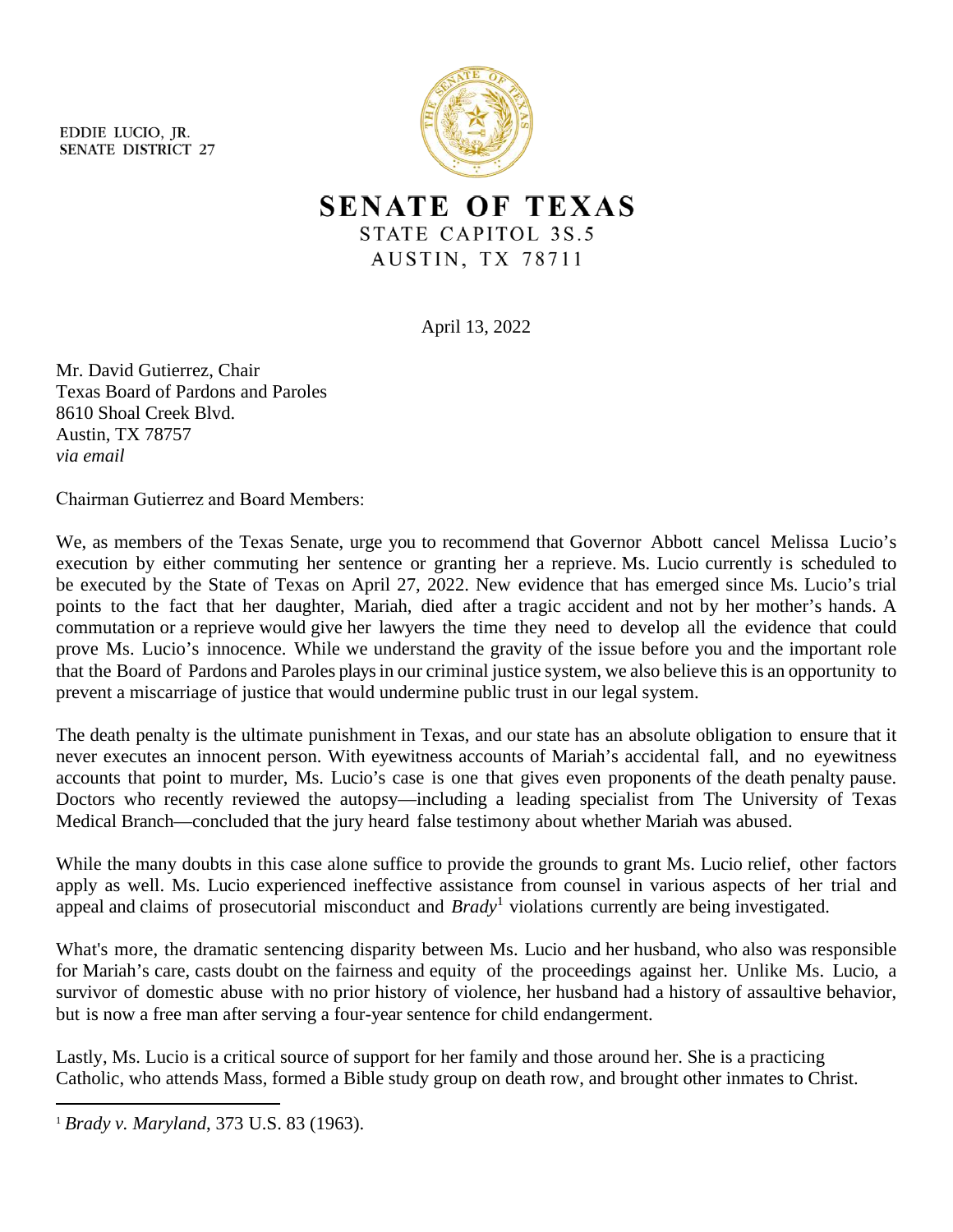Accordingly, we submit that Ms. Lucio's execution will not achieve justice for Mariah. Instead, it will cause more suffering for her siblings, grandmother, father, aunts, and uncles, who lost Mariah 14 years ago and who are desperate not to lose another family member. A commutation, or at a minimum, a reprieve, would prevent further harm to a family that has experienced tremendous hardship already.

We thank you for your thoughtful consideration and your leadership on this issue.

Respectfully,



Sen. Roland Gutierrez Sen. Paul Bettencourt Sen. Sarah Eckhardt

Sen. César Blanco Sen. Nathan Johnson Sen. Bob Hall  $SD 29$   $SD 16$   $SD 2$ 

dith Enffirmi

 $SD 21$   $SD 13$   $SD 11$ 

Sen. Eddie Lucio, Jr. Sen. Dawn Buckingham Sen. José Menéndez  $SD 27$   $SD 24$   $SD 26$ 

Sen. Charles Perry Sen. Juan "Chuy" Hinojosa Sen. Carol Alvarado<br>SD 28 SD 20 SD 6  $SD 28$   $SD 20$   $SD 6$ 

 $SD 19$   $SD 7$   $SD 14$ 

Hall

Sen. Judith Zaffirni Sen. Boris Miles Sen. Larry Taylor